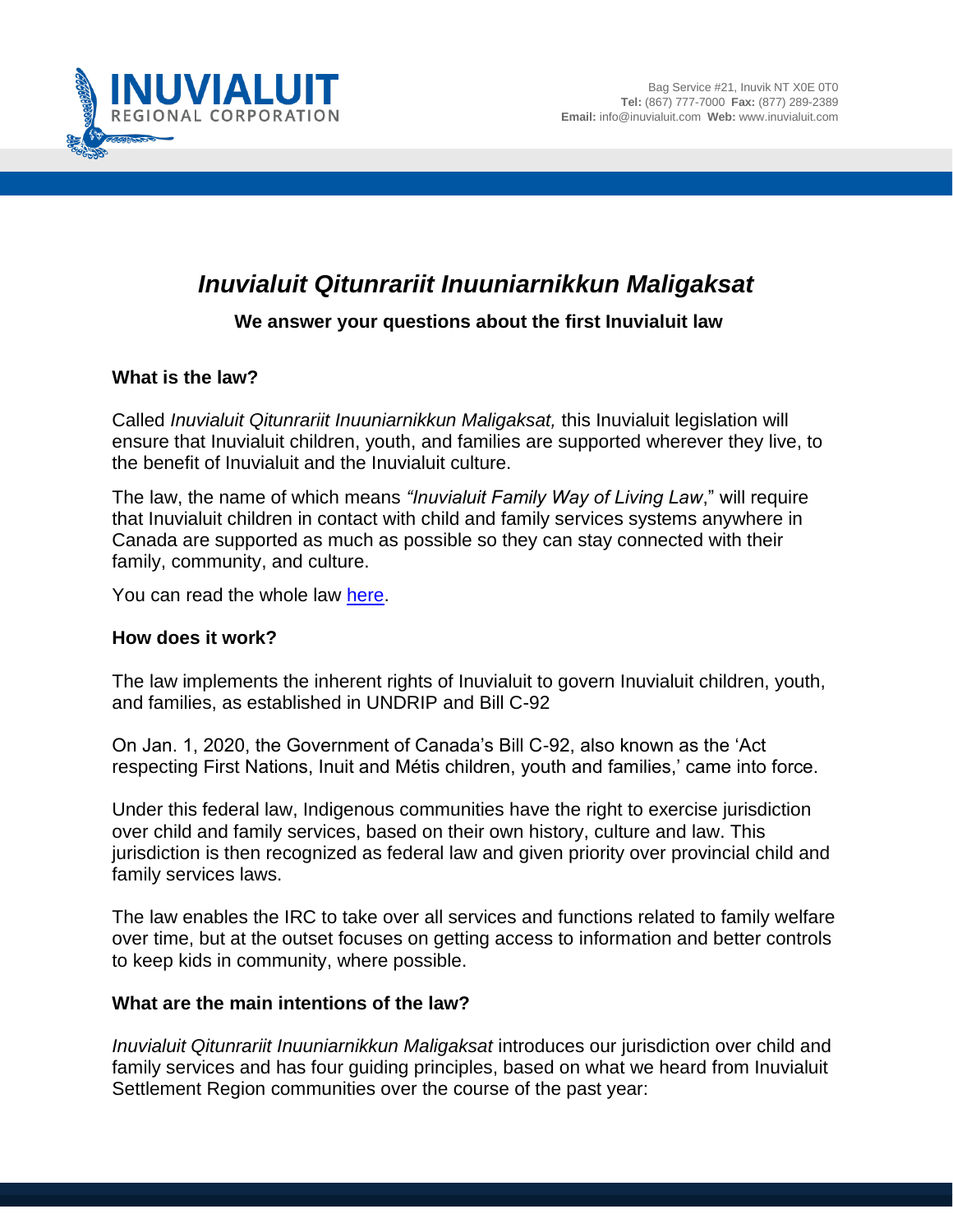1. To ensure cultural continuity for each Inuvialuit child and youth, which is essential to wellbeing, and which includes serving each child and youth in their home community to the greatest extent possible;

2. To enhance the supports available to enable Inuvialuit families to thrive, reducing the need for intervention;

3. To improve information sharing for fully informed service provision, advocacy, and decision-making; and

4. To grow the exercise of Inuvialuit jurisdiction in child and family services at our own pace, in our own way.

# **Where does the law apply?**

The law applies everywhere, across Canada. This law is to be applied by every court, tribunal or other decision-making body dealing with a child and family services matter or related matter involving an Inuvialuk child or youth.

## **How was the law developed?**

IRC engaged in community consultations throughout 2021 to hear how communities want to care for their families and culture. Based on community input, we developed the law's guiding principles and worked to develop the legislation with the interests of Inuvialuit children and families first.

The law was passed by our Board on Nov. 24, and the new legislation was signed at a special ceremony. After it was passed, the IRC notified the governments of Canada, the Northwest Territories, Alberta and Yukon and requested to enter into coordination agreements about funding and operations.

## **What happens now?**

The coordination agreement will be with federal, provincial and territorial governments. This is about implementing the law, not negotiating Inuvialuit jurisdiction.

The fiscal agreement will be to fund implementation and will be negotiated with the Government of Canada

These discussions have a one-year time limit, and if there is no agreement after one year of discussions despite IRC's best efforts, the law will come into full force and override territorial law and federal laws (except for the Canada Human Rights Act and a few similar federal laws) if there is a conflict.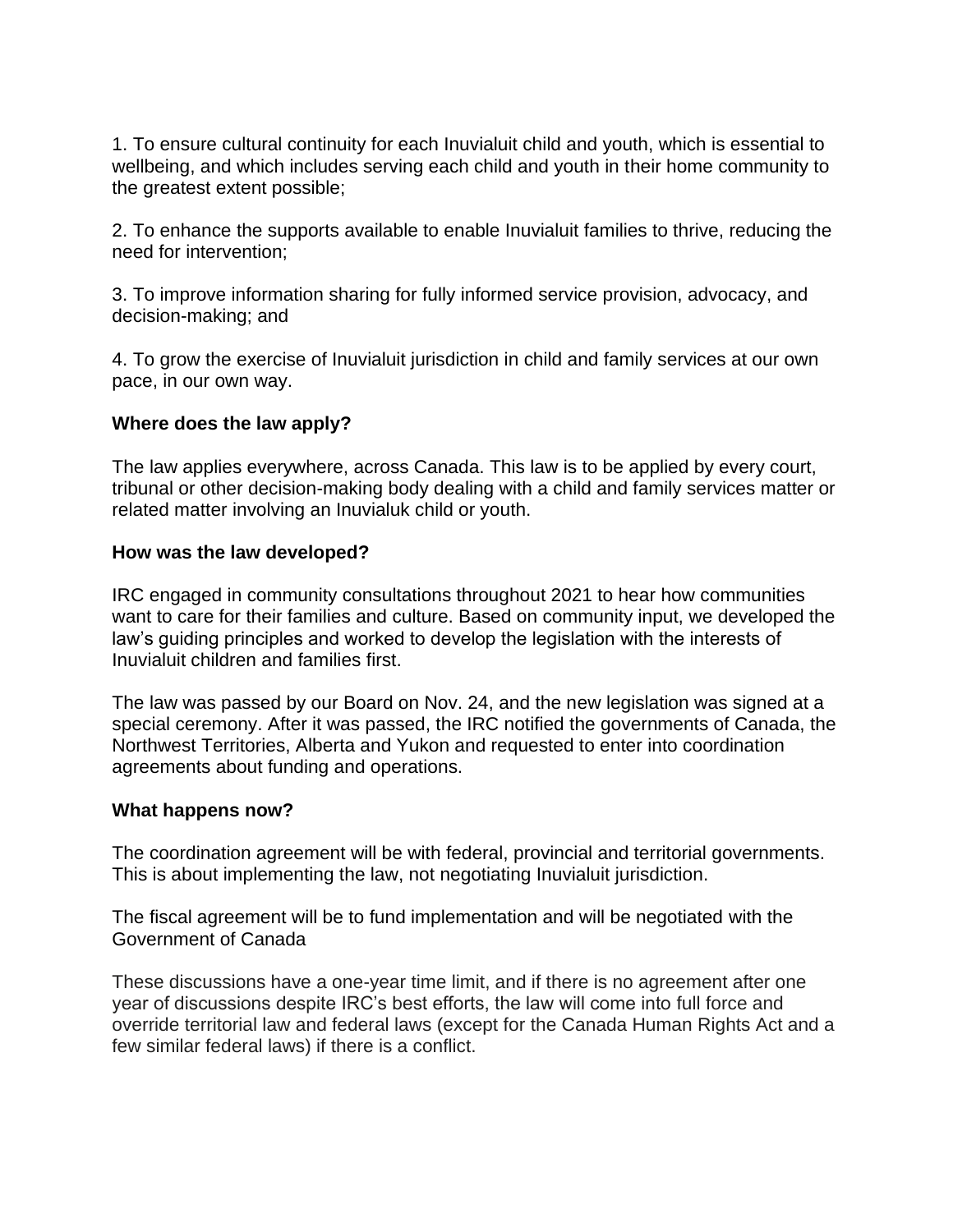This override process for the Inuvialuit Law is set out in An Act respecting First Nations, Inuit and Métis children, youth and families (Bill C-92), a federal law passed in 2019 and a law in which IRC participated in development.

## **What about other laws?**

While all existing child and youth protection laws remain in force as this new legislation is implemented, the new law immediately requires all federal, territorial and provincial governments to meet certain standards when providing child and family services to Inuvialuit children, youth, and their families.

This means the IRC must be involved in child wellbeing cases as early as possible to ensure family support. This will also provide us with access to information so we know where our kids are, allowing us to make evidence based resource decisions.

# **Do we still have access to other services?**

Existing services continue to Inuvialuit children, youth and families, and are not to be diminished by reason of this law, except to the extent a replacement of existing services by Inuvialuit services is specifically set out in this law or its regulations.

# **Why aren't we immediately taking children into our care?**

The law enables us to take the full range of services and functions over time, but the IRC listened to the community and chose to introduce these services over time as we develop our own Inuvialuit capacity to deliver them successfully.

## **Who will run this program?**

Through the Inuvialuit Social Development Program, the IRC will establish a new organization – Inuvialuit Qitunrariit Inuuniarnikkun Maligaksat – to lead this work and take on responsibility for child wellbeing and the implementation of the law. This new organization will build capacity over time, have its own Executive Director, and be governed by its own board.

## **Has anyone else done this?**

Yes, other Indigenous governments have also exercised this legislative authority. We are the first Inuit body to do so.

# **Who will pay for this?**

The IRC received funding from the Government of Canada to develop this law. Now, our negotiations will focus on establishing meaningful and sustainable funding for both the capital and operating costs associated with these new services and responsibilities.